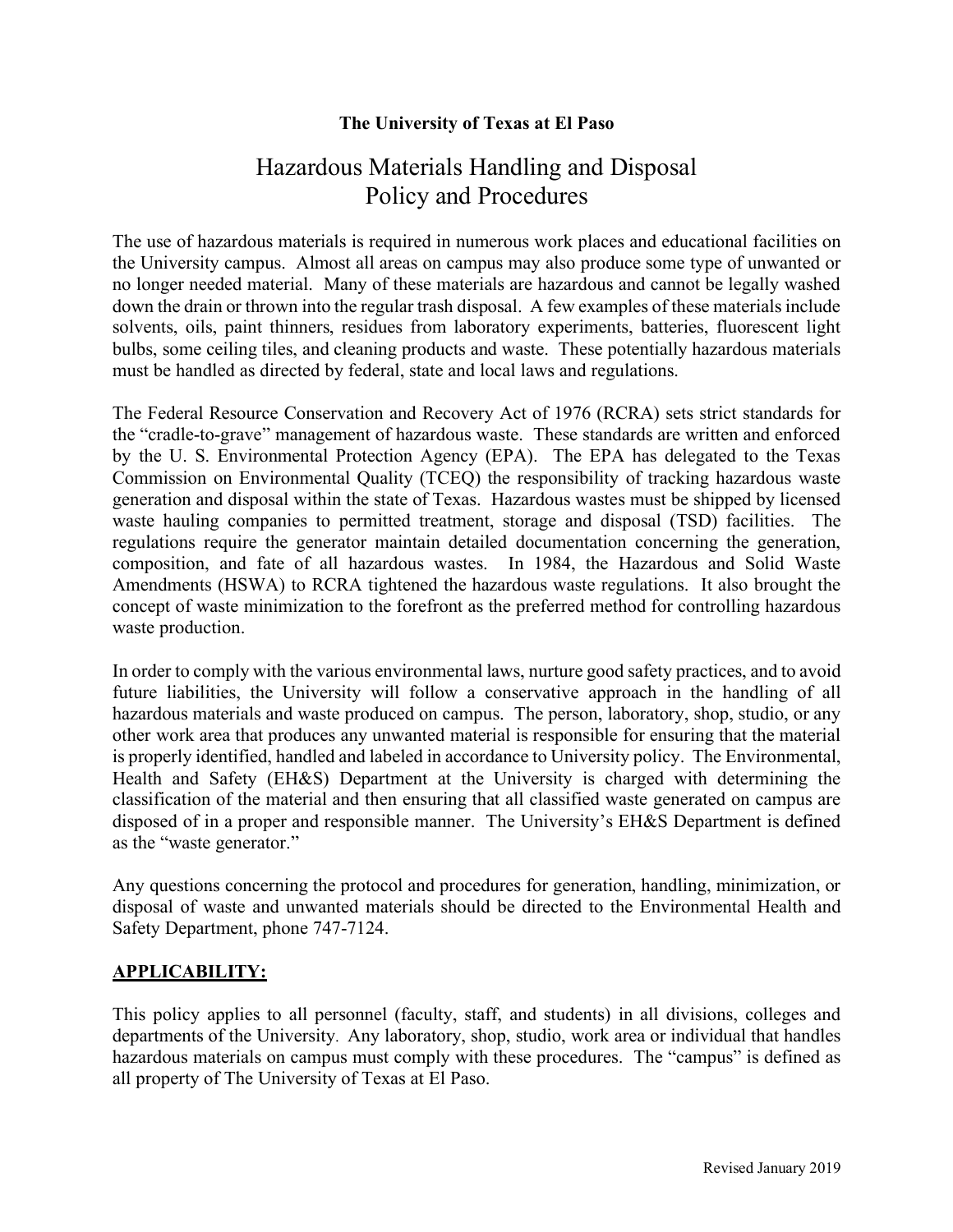### **WASTE MINIMIZATION:**

The most efficient and cost-effective method of handling waste material is to not produce the waste. The EPA has mandated all facilities that generate waste have a waste minimization plan. According to the EPA, waste minimization is defined as any method that reduces the volume or toxicity of a waste that requires disposal. Governmental regulations, as well as internal cost effectiveness, require that the production and therefore the disposal of all wastes, particularly hazardous wastes, be kept to a minimum. Waste minimization suggestions for academic research laboratories can be found in Appendix I.

### **MATERIALS ACCUMULATION:**

All hazardous material stored within a room or facility shall be inventoried. Materials should be stored in an appropriate space, away from the immediate area of work. Improperly stored containers of liquids can pose a fire or spill hazard, as well as occupy valuable hood and bench space.

At least once a year, each laboratory should review their chemical inventory and dispose of unwanted or expired materials. At the end of a project, or prior to the departure of a principal investigator or faculty member, all material shall be clearly identified. When a graduate student completes their research, all material associated with their work should be properly identified and labeled. Materials that are no longer needed in a particular laboratory or that have gone beyond the expiration date should be reported the EH&S Department. EH&S will either place these items into the waste handling program for disposal, or inquire with other laboratories throughout the campusif they can use the material in question. Depending on the value of the product and whether or not the product can be used by another laboratory on campus it will be transferred to the laboratory who can use the material.

# **MATERIALS SEGREGATION:**

When feasible, hazardous materials should be segregated into different hazard classifications, as defined by the EH&S Department and regulatory standards. Materials of different chemical composition, but the same hazard classification, can be combined. The mixing of chemically incompatible materials pose dangers to students, employees, and facilities. Mixing of regulatory incompatible waste can result in large disposal cost penalties. For example, a small amount of a "listed" hazardous waste added to a large amount of non-hazardous waste renders the entire waste mixture hazardous. Contact the EH&S Department for guidance in segregating of unwanted materials.

A material exhibiting more than one hazard characteristic would be placed in the container of the higher hazard class (e.g. a material which is both flammable and highly toxic would be classified as flammable). The addition of a small amount of halogenated solvent to the container of nonhalogenated solvent will make the waste classification "halogenated waste."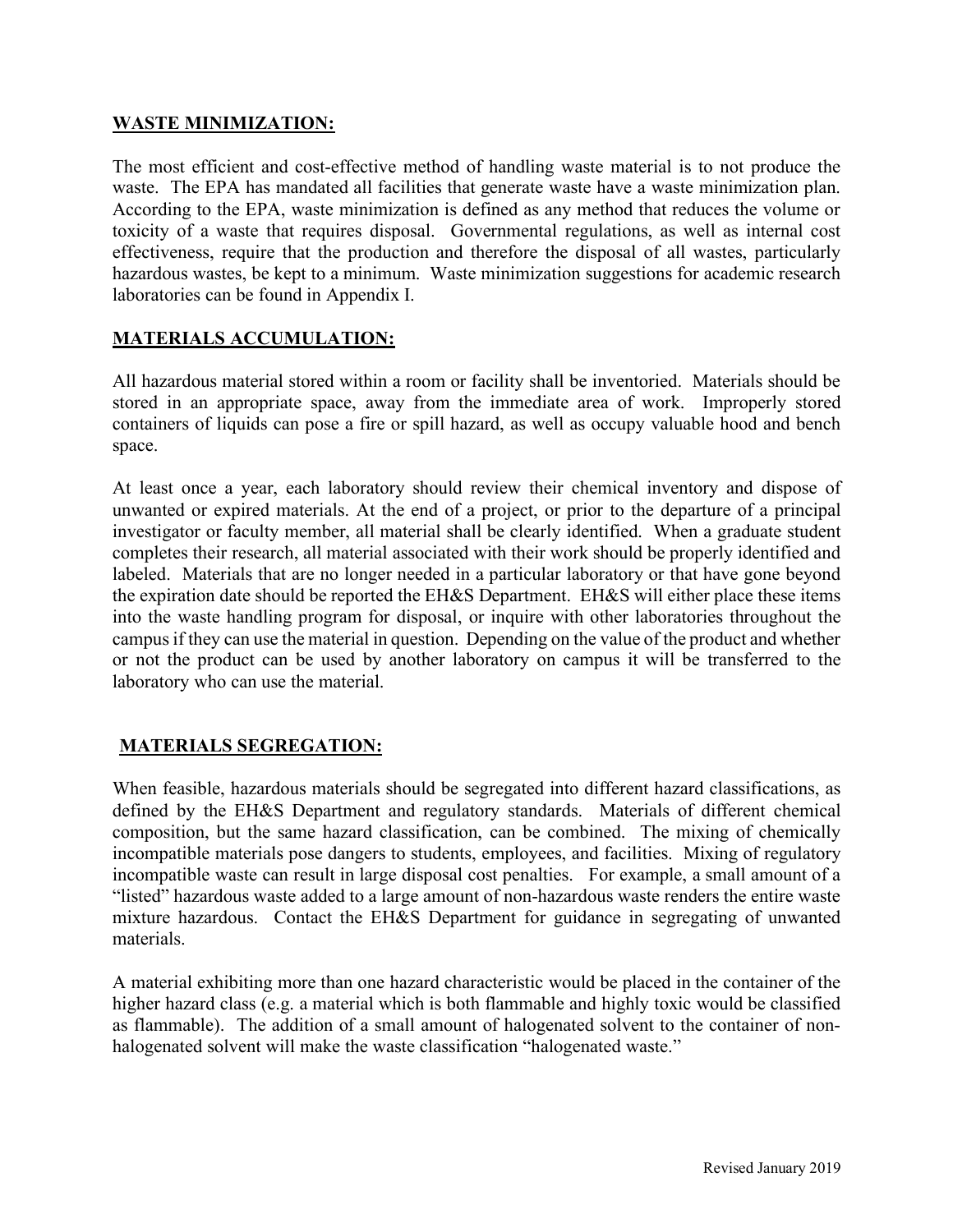Various reactive material should always be segregated from other material. Any material that may contain a "P" waste as defined by EPA in the Appendix II should be stored in separated containers.

DANGER: Only chemically compatible materials should be mixed together! If you are unsure to the chemical compatibility, consult your laboratory supervisor. If there is any doubt in the regulatory classification of a waste, place the material in a separate container. EH&S will then make the decision as to proper the waste classification.

## **WASTE IDENTIFICATION:**

Disposal regulations for chemical wastes require an accurate accounting of the chemical identification and amount of each in the waste material. A general material name should be given to the material. This name will be used on the Laboratory Waste Pickup and Disposal Request form and the container label. The form will identify the chemical or product name, and quantity of each material added to the collection container. A process name, such as "photo waste," is not acceptable. The material identification should reflect the composition of material actually put into the container, not the starting materials of the process. For example, in the titration of sodium hydroxide with hydrochloric acid, the material added to the collection container will be the reaction products sodium chloride and water, not the starting materials.

When assigning a general material name, remember that the term "Hazardous Waste" has a very specific regulatory definition. The determination of the regulatory waste classification can be complicated and is the responsibility of the EH&S Department. Because of this, DO NOT use the wording "hazardous waste" when describing the material on either the label or pick up request form.

Before a material can be disposed of, a determination of the waste classification is required. This determination can be a complicated process if the composition of the waste is unknown. Remember, a small amount of hazardous waste added to a large amount of non-hazardous wastes, by definition, renders the waste hazardous. If there are any questions involving disposal of a material, contact the EH&S Department for assistance.

By EPA definitions, some wastes are considered as "Listed Wastes." These particular wastes must be handled and disposed of by prescribed methods. Listed Wastes contain any of the chemicals in Appendix II, or are from a designated industrial process. Materials containing any of the listed chemicals should be segregated from other materials. Other materials may be considered as "Characteristic Waste." These wastes are usually mixed materials that are classified as hazardous because they contain physical characteristics or a leachate of the waste contains certain toxic chemicals exceeding regulatory amounts.

The laboratory, shop or studio is responsible for the complete and accurate identification of the material to the best of their knowledge and ability. Deliberate or willful omissions from material identifications cannot be tolerated. In the event the material cannot be positively identified, the EH&S Department will sample the material and send it to a contract laboratory for analysis and waste characterization. The material will then be disposed of in the prescribed manner.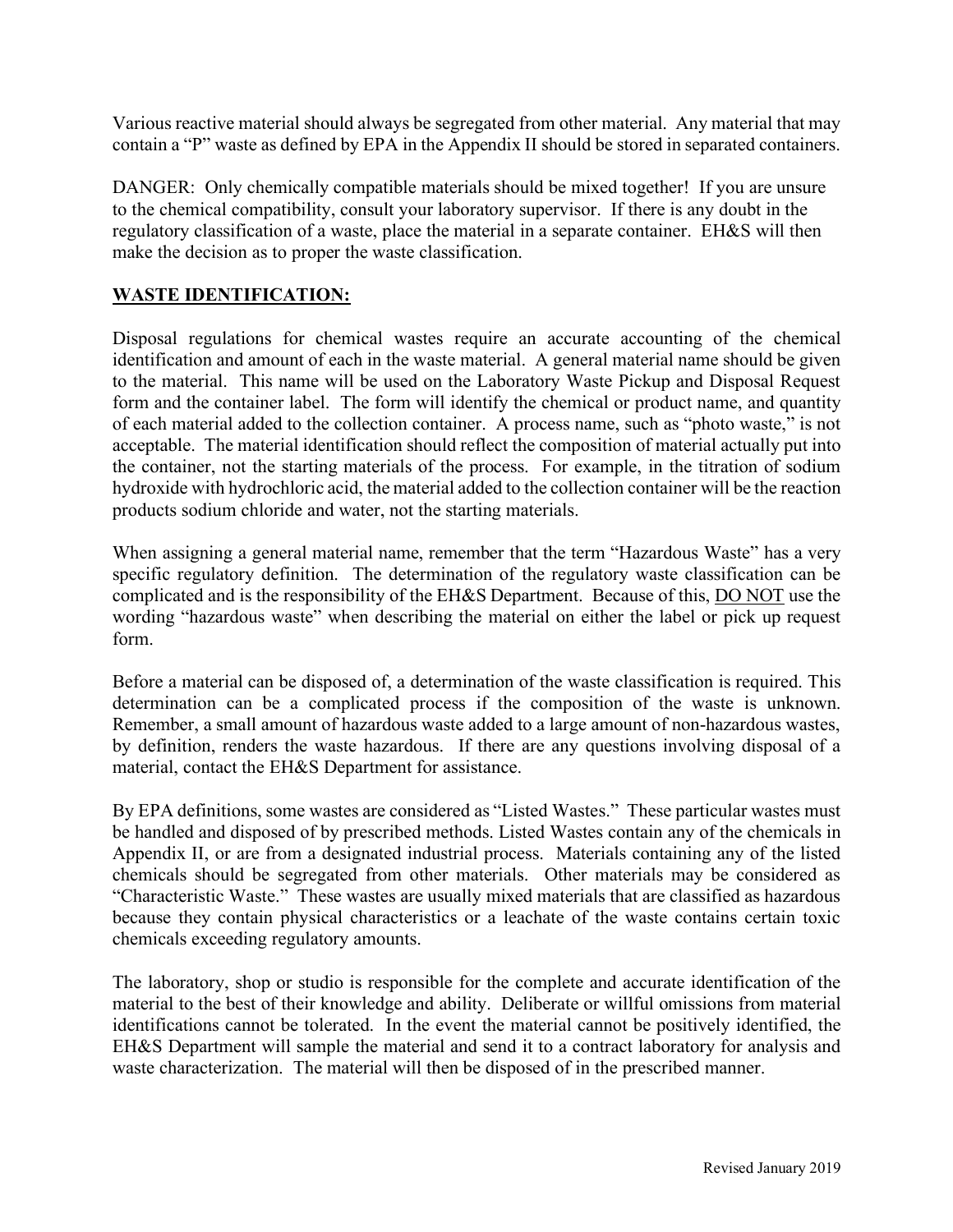Collection containers shall be clearly marked and identify the material. Labels, Figure 1, should be completed and secured to the container. Labels are available from the EH&S Department. The log sheet number and number assigned to the corresponding hazardous material container shall be marked on the label.

Any unused materials that can be recycled or placed back into the chemical inventory for usage by other investigators should be marked as "UNUSED" in the material name portion of the label. Affix the label to the container with a rubber band or tape; do use the adhesive on the label.

Use only the labels provided by the EH&S Department to label the containers. Do not use "BioHazard" or "Radioactive" labeled tape or bags for chemical wastes. Materials with this special hazard labeling, tapes and bags are considered to contain the special hazard waste and have to be treated as such. Disposal of these materials is very expensive.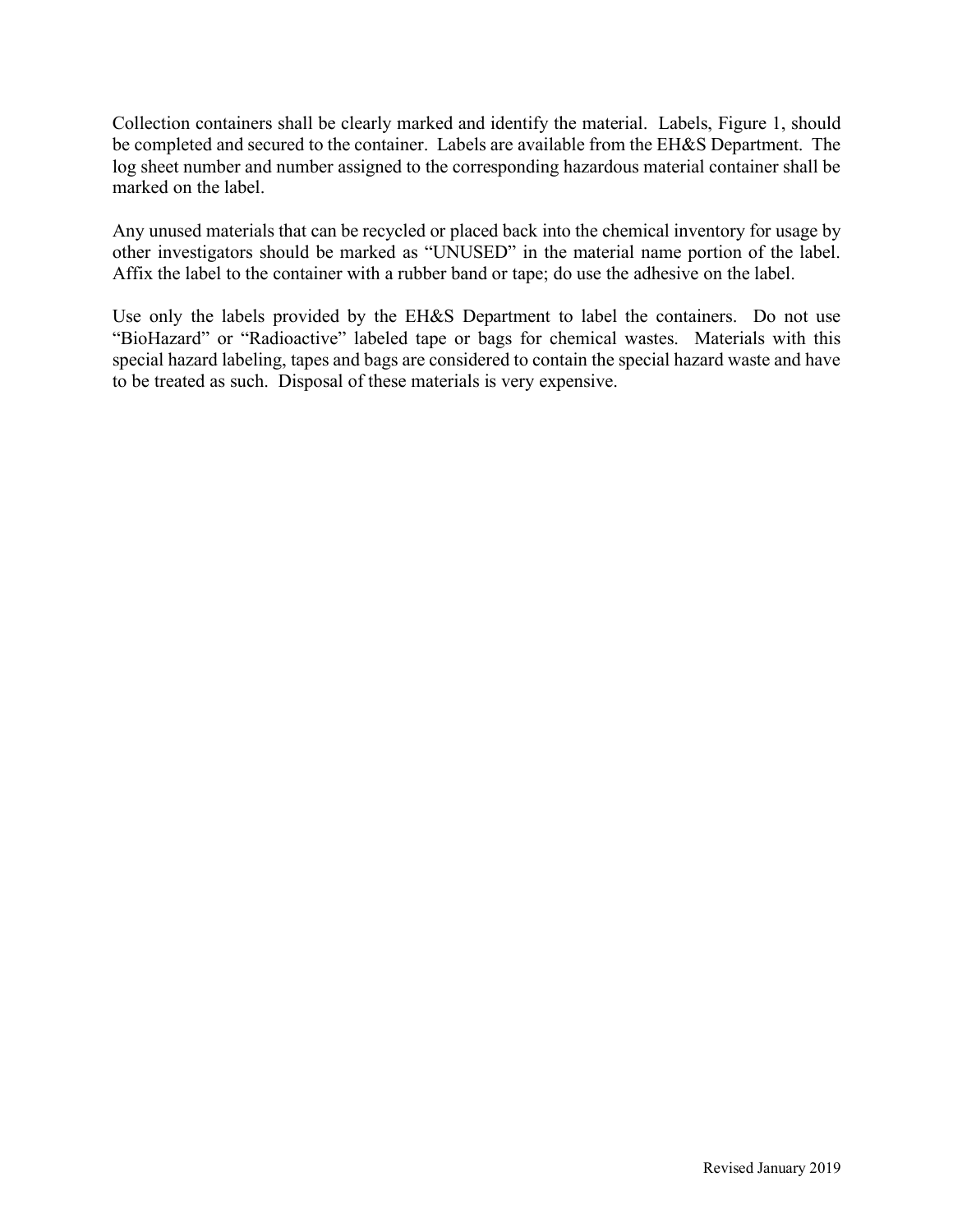Figure 1 - Container labels

| VAST    |
|---------|
| Log #:  |
| ltem #: |
|         |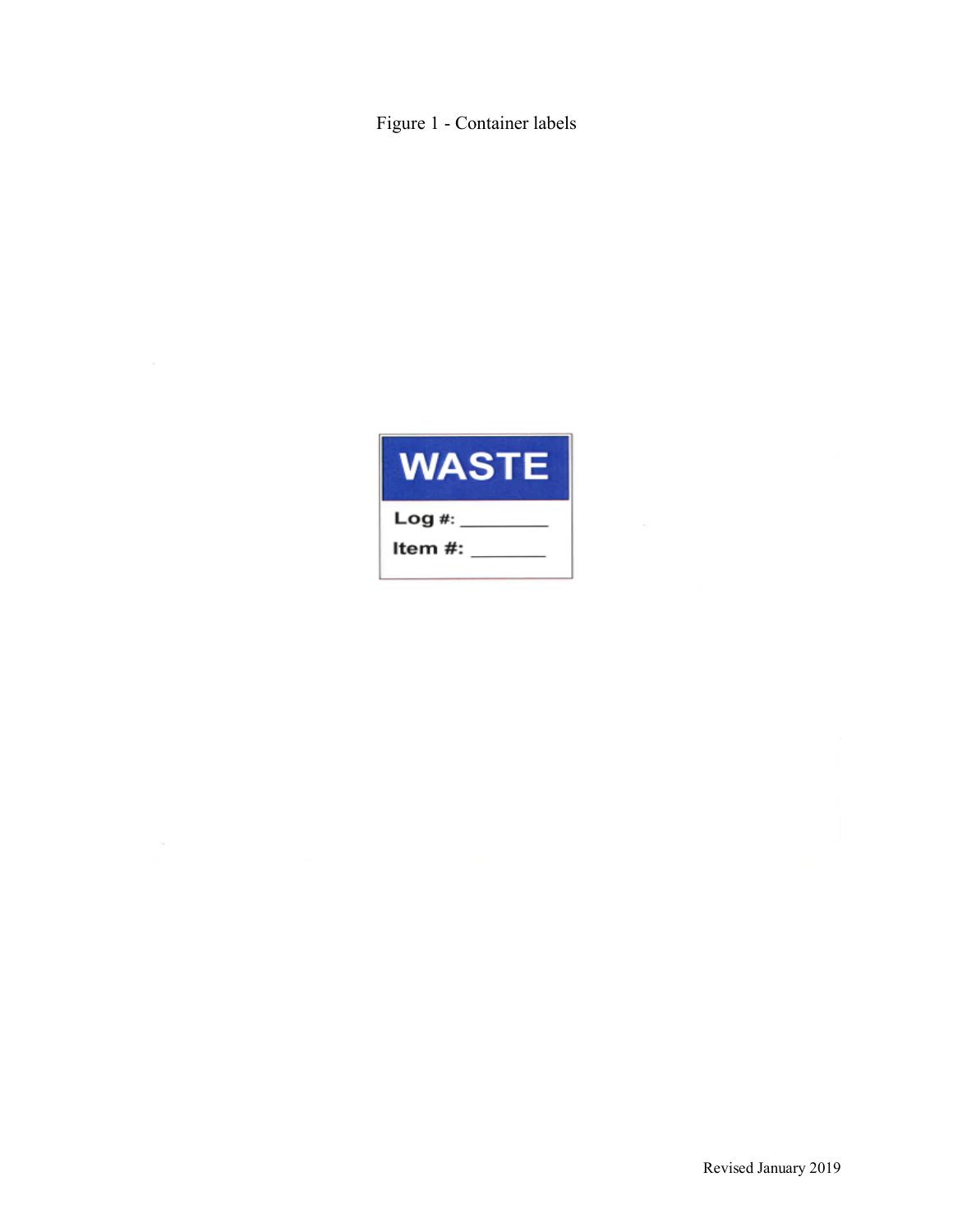# **COLLECTION CONTAINERS:**

Containers must be compatible with the materials stored in them. Use a container made of, or lined with, a material that is compatible with the hazardous materials to be stored. This will prevent the material from reacting with, corroding, or dissolving the container.

Keep all containers holding hazardous materials closed during storage, except when adding or removing material. Do not open, handle, or store (stack) containers in a way that might cause them to rupture, leak, fall or otherwise fail.

The containers should be capable of being transported. Each container must be properly labeled. Collection containers shall be constructed of polypropylene. Polypropylene containers shall not exceed five gallons. Larger containers or containers of other materials may be used with the prior approval of the EH&S Department.

Make sure that the containers are in good condition. If a container leaks, put the hazardous material in another container, or contain it in some other way that complies with University procedures.

Lachrymatory, highly malodorous, pyrophoric or air sensitive substances should be handled with particular concern. The container should be double-bagged in plastic bags, if necessary. A second label shall be placed on the outer bag with the special hazard noted.

Do not fill containers completely. Allow for expansion. Always leave an air gap (about 5 to 10% of the container volume) in all containers. This precaution will minimize the risk of exploding containers or other accidents than can occur when over-filled containers are transported from airconditioned laboratories to the waste handling facility. The containers will be securely capped when transported to the waste handling facility.

Visually inspect the areas where collection containers are stored. Look for leaks and for deterioration caused by corrosion or other factors.

The residues remaining in a container after it is "empty" when commonly used methods of emptying, e.g. pouring, were employed are not considered as hazardous waste except when residue is p-listed as per the EPA.

Caution: Rinsate may be hazardous and should be disposed of properly.

# **HAZARDOUS MATERIALS COLLECTION:**

The EH&S Department is responsible for picking up hazardous materials from the individual laboratories and work activities on campus. Work areas requiring a hazardous material pick-up should notify the EH&S Department by calling the office at 747-7124 or by contacting their local EH&S safety consultant by phone or email. Material identification, hazard information and quantities to be collected should be indicated on the Laboratory Waste Pick-up and Disposal Request form. An EH&S representative will pick-up the material at a scheduled date and time and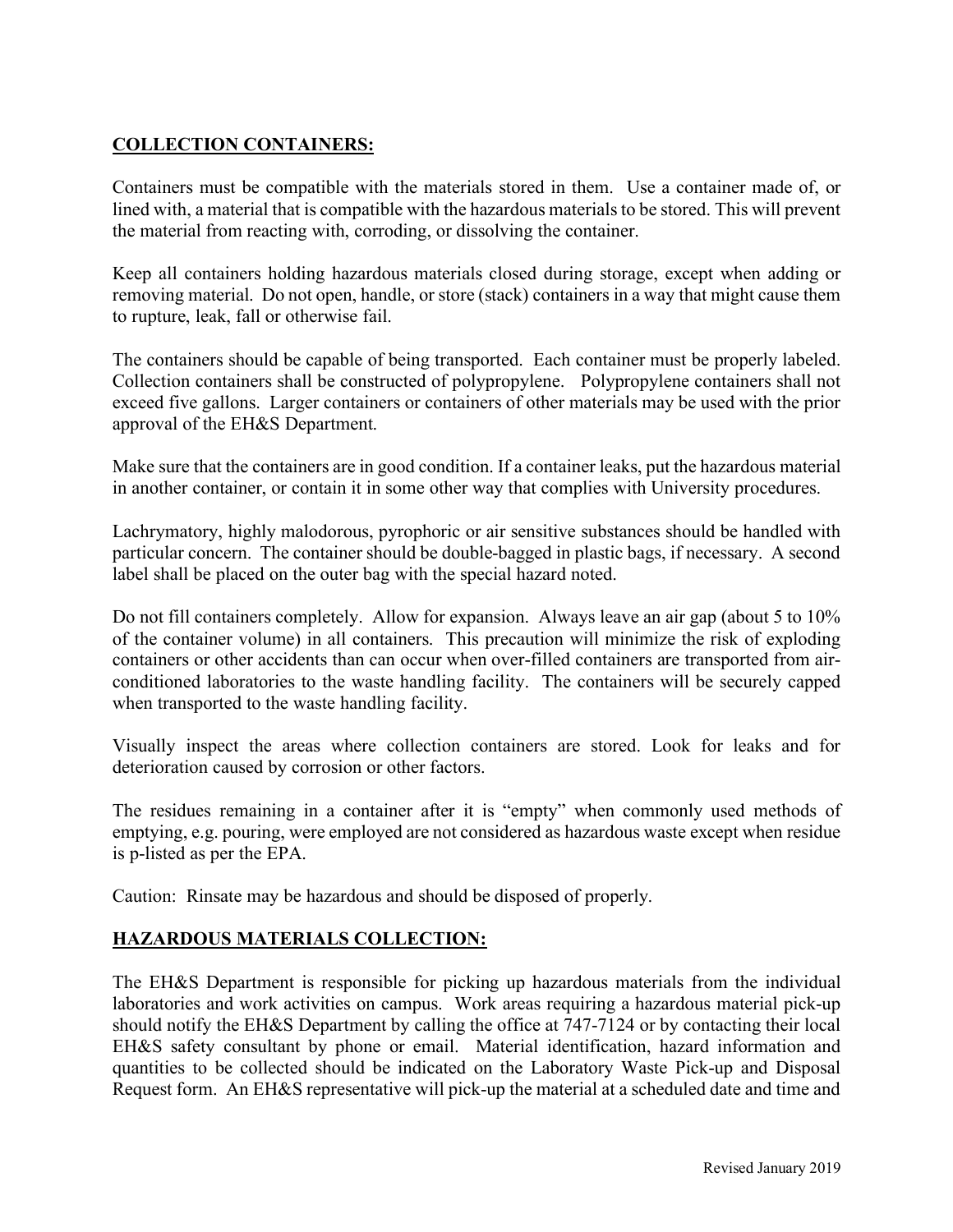transport the material to the University chemical waste handling area usually within 0 to 3 business days. The EH&S Department is responsible for preparing and packaging the waste for shipment to an EPA-approved hazardous waste management facility. If appropriate, trained EH&S personnel will bulk these accumulated chemicals in accordance to U.S. Department of Transportation (DOT) and EPA regulations.

Federal and state regulations require the EH&S Department to bulk the hazardous materials in appropriate containers for transport. Regulations also require that each container be listed with their specific chemical constituents on an EPA waste manifest form. If the specific chemical identification is unknown, disposal of the material cannot proceed. Because of these legal requirements, the EH&S Department cannot accept unlabeled or generically labeled materials. Generically labeled materials include such things a "titration waste," "painting solvents," or "heavy metal contaminated samples." If the material is known only by the commercial product or trade name, a copy of the material safety data sheet should be attached to the pick-up form. It is the responsibility of the principal investigator or work area supervisor to ensure that all hazardous materials containers are permanently and correctly labeled.

Before the material is picked up by the EH&S Department, the *Laboratory Waste Pick-up and Disposal Request* form, Figure 2, must be completed in full. The name, and phone number of the work area supervisor or principal investigator are required on the form. The chemical identification of contents of the container is required. Process descriptions and abbreviations are not acceptable. Safety Data Sheets (SDS) are required for any material identified by a trade name. Forms and labels are available from the EH&S Department at 747-7124 or your EH&S safety consultant.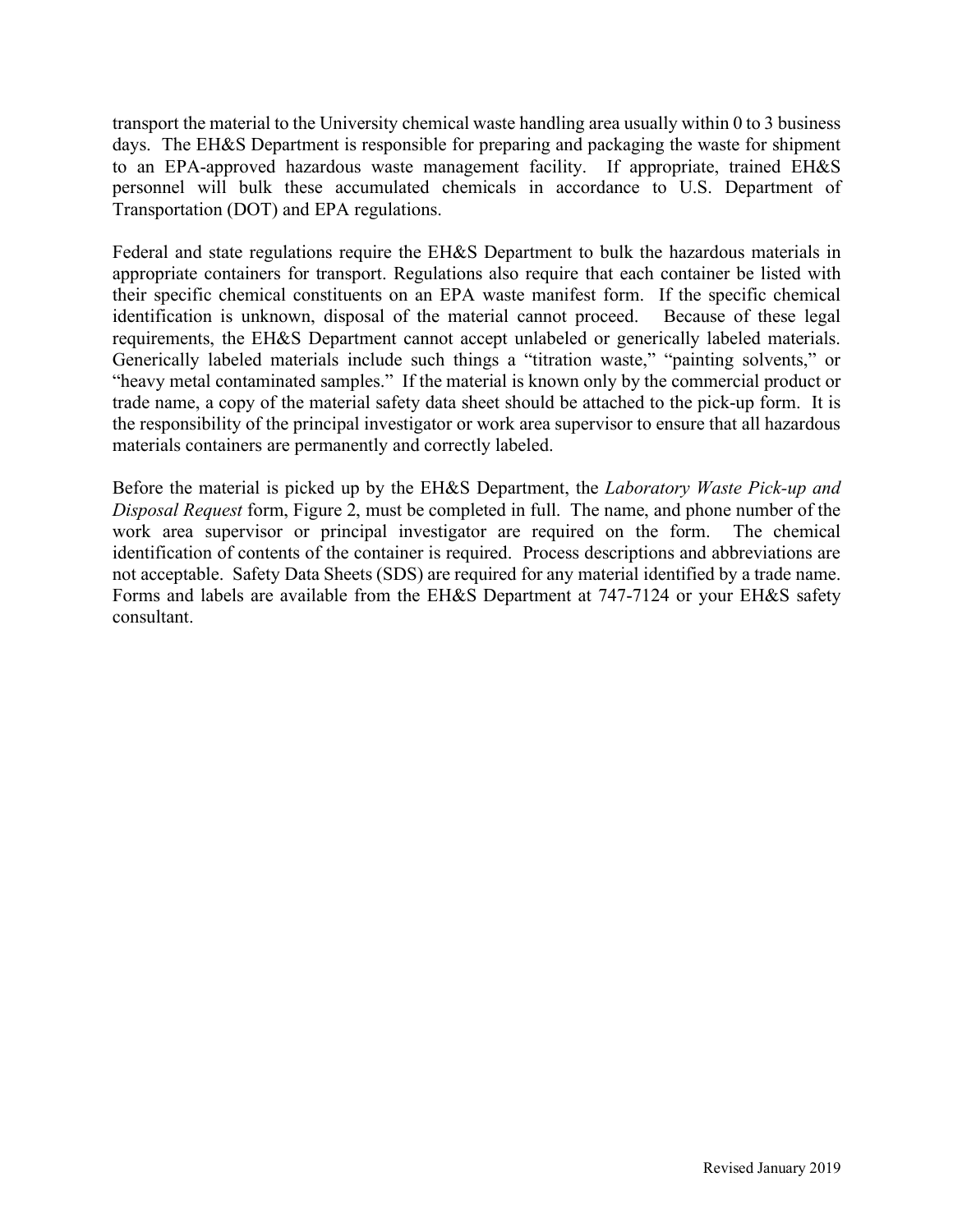# Figure 2- Laboratory Waste Pick-up and Disposal Request Form

| 乗                               |                                    |                | Laboratory Waste Pick-Up & Disposal Request<br>The University of Texas at El Paso<br><b>Environmental Health and Safety</b> |        |          |           |                 |           |                            |                 |        |
|---------------------------------|------------------------------------|----------------|-----------------------------------------------------------------------------------------------------------------------------|--------|----------|-----------|-----------------|-----------|----------------------------|-----------------|--------|
| <b>EH&amp;S</b>                 |                                    |                |                                                                                                                             |        |          |           |                 | EH&S Only |                            |                 |        |
|                                 |                                    |                |                                                                                                                             |        | $Log$ #: |           |                 |           |                            |                 |        |
| Requested by:                   |                                    | Supervisor:    |                                                                                                                             |        | Name:    |           |                 |           |                            |                 |        |
| $\mathsf{Bldg}.\mathsf{/Rm}\#:$ |                                    | Phone:         |                                                                                                                             |        | Date:    |           |                 |           |                            |                 |        |
|                                 |                                    |                | Waste Information (Requester Only)                                                                                          |        |          | Check one |                 |           | EH&S<br>Only:              |                 |        |
|                                 |                                    | Chemical/Waste |                                                                                                                             | Amount |          | Mixed     | Pure            |           | 1º Waste 2º Waste 3º Waste |                 | Waste  |
| Item#                           | Name / Description / Concentration |                |                                                                                                                             | #      | Unit     |           | Content Content | CODE      | $\mathsf{CODE}$            | $\mathsf{CODE}$ | Status |
|                                 |                                    |                |                                                                                                                             |        |          |           |                 |           |                            |                 |        |
|                                 |                                    |                |                                                                                                                             |        |          |           |                 |           |                            |                 |        |
|                                 |                                    |                |                                                                                                                             |        |          |           |                 |           |                            |                 |        |
|                                 |                                    |                |                                                                                                                             |        |          |           |                 |           |                            |                 |        |
|                                 |                                    |                |                                                                                                                             |        |          |           |                 |           |                            |                 |        |
|                                 |                                    |                |                                                                                                                             |        |          |           |                 |           |                            |                 |        |
|                                 |                                    |                |                                                                                                                             |        |          |           |                 |           |                            |                 |        |
|                                 |                                    |                |                                                                                                                             |        |          |           |                 |           |                            |                 |        |
|                                 |                                    |                |                                                                                                                             |        |          |           |                 |           |                            |                 |        |
|                                 |                                    |                |                                                                                                                             |        |          |           |                 |           |                            |                 |        |
|                                 |                                    |                |                                                                                                                             |        |          |           |                 |           |                            |                 |        |
|                                 |                                    |                |                                                                                                                             |        |          |           |                 |           |                            |                 |        |
|                                 |                                    |                |                                                                                                                             |        |          |           |                 |           |                            |                 |        |
|                                 |                                    |                |                                                                                                                             |        |          |           |                 |           |                            |                 |        |
|                                 |                                    |                |                                                                                                                             |        |          |           |                 |           |                            |                 |        |
|                                 |                                    |                |                                                                                                                             |        |          |           |                 |           |                            |                 |        |
|                                 |                                    |                |                                                                                                                             |        |          |           |                 |           |                            |                 |        |
|                                 |                                    |                |                                                                                                                             |        |          |           |                 |           |                            |                 |        |
|                                 |                                    |                |                                                                                                                             |        |          |           |                 |           |                            |                 |        |
|                                 |                                    |                |                                                                                                                             |        |          |           |                 |           |                            |                 |        |
|                                 |                                    |                |                                                                                                                             |        |          |           |                 |           |                            |                 |        |
|                                 |                                    |                |                                                                                                                             |        |          |           |                 |           |                            |                 |        |
|                                 |                                    |                |                                                                                                                             |        |          |           |                 |           |                            |                 |        |
|                                 |                                    |                |                                                                                                                             |        |          |           |                 |           |                            |                 |        |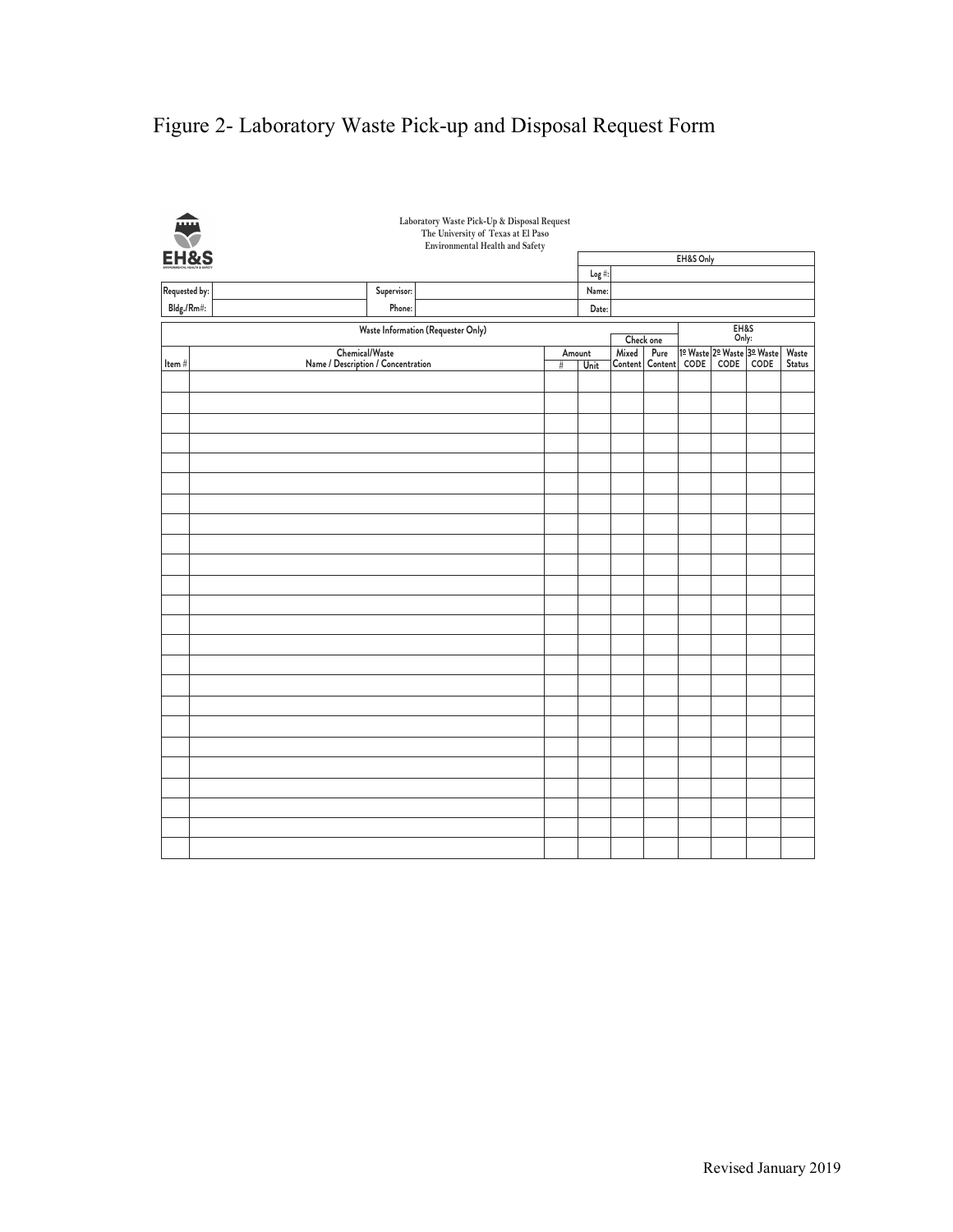### **DEFINITIONS:**

The following definitions, characteristics and examples are provided for the purpose of educating laboratory, shop and studio personnel as to the legal definitions of the hazardous waste categories. These definitions are adapted from the EPA guide for small quantity generators

**"Waste"** is any solid, liquid, or contained gaseous material that is to be discarded, disposed of, burned/incinerated, or recycled. That being said, there are some exceptions in regards to recycled material. Waste can be the by-product of a manufacturing process, a laboratory experiment, or a commercial product that is used on campus such as a cleaning fluid or battery acid. Even materials that are recyclable or can be reused in some other way (such as burning used oil for fuel) may be considered waste.

**"Listed waste"** is waste that is considered hazardous as it appears on one of four lists published in the Code of Federal Regulations (40 CFR Part 261), see Appendix II. Currently, more than 400 wastes are listed. Wastes are listed as hazardous because they are known to be harmful to human health and the environment when not managed properly.

Even when managed properly, some listed wastes are so dangerous that they are called "acutely hazardous wastes." Examples of acutely hazardous wastes include wastes generated from some pesticides that can be fatal to humans even in low doses.

**"Characteristic wastes."** If the waste does not appear on one of the hazardous waste lists, it still might be considered hazardous if it demonstrates one or more of the following characteristics:

An **"ignitable"** waste can catch fire under certain defined conditions. Specifically, flammable liquids with a flash point less than 60° C (140°F), flammable compressed gases, and solids that are capable of igniting under normal atmospheric conditions through friction, absorption of moisture, or spontaneous chemical change. Examples are paints, certain solvents, linseed oil, and gasoline.

An **"oxidizing waste,"** although not classified as a reactive waste, presents a storage problem and should be segregated from other wastes. Oxidizers are substances that yield oxygen and can readily accelerate the combustion of organic materials. Because of this definition, chlorine and other chemical oxidizing agents may or may not be considered oxidizing waste. Examples are perchlorates, nitrates, permanganates, and organic and inorganic peroxides.

A **"corrosive"** waste corrodes steel or aluminum, causes visible destruction of living tissue, or has a very high or low pH. Substances with pH less than 2 or greater than or equal to 12.5 are defined as corrosive materials. Examples are mineral acids, strong bases, rust removers, acid or alkaline cleaning fluids, and battery acid. Although not considered a hazardous waste by EPA definition, the City of El Paso Water Utilities Public Service Board, in accordance with US EPA, will not allow substances with a pH less than 5 or greater than or equal to 10.5 to be poured into the sanitary sewer system.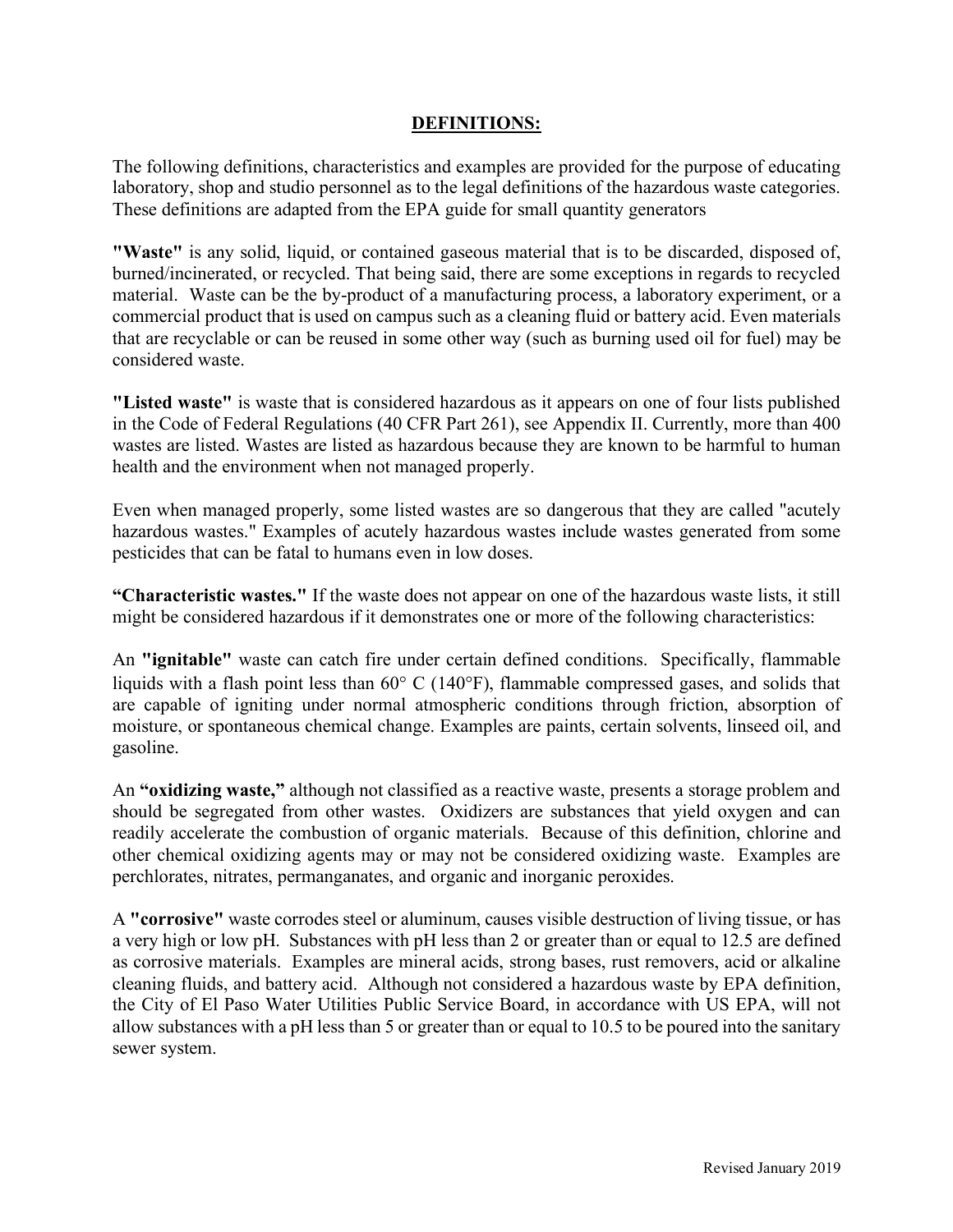A **"reactive"** waste is unstable and explodes or produces toxic fumes, gases, or vapors when mixed with water or under other conditions such as heat or pressure. If a substance or a mixture vigorously decomposes, polymerizes, detonates, condenses or becomes self-reactive due to shock, pressure or temperature it is considered reactive. Examples include sodium metal, certain cyanides or sulfide-bearing wastes, explosives, ethylene oxide, and any organo-peroxide.

A **"toxic"** waste is harmful or fatal when ingested or absorbed, or it leaches toxic chemicals into the soil or ground water when disposed of on land. Examples are wastes that contain high concentrations of heavy metals, such as cadmium, lead, or mercury, or certain pesticides.

To determine if a waste is toxic, it can either be tested using the Toxicity Characteristic Leaching Procedure (TCLP), designated as Hazardous Wastes D-numbers, or by simply knowing that the waste contains a EPA listed "toxic U-waste" or "acutely hazardous chemical P-waste," or that the processes generates a listed hazardous waste.

The National Institute of Occupational Health and Safety (NIOSH) defines toxic as having properties that cause adverse chronic or acute health effects when a body is exposed to the substance. The EPA only lists a few chemicals that are toxic or hazardous to life and human health. Many substances that are not listed by EPA but meet the toxicological definition of toxic or poisonous may be present or generated in campus locations. The *NIOSH Registry of Toxic Effects of Chemical Substances (RTECS)* provides a comprehensive list of toxic substances and the dose level. It is recommended that any substance that is harmful to life and health should be disposed of through the University Hazardous Waste Program.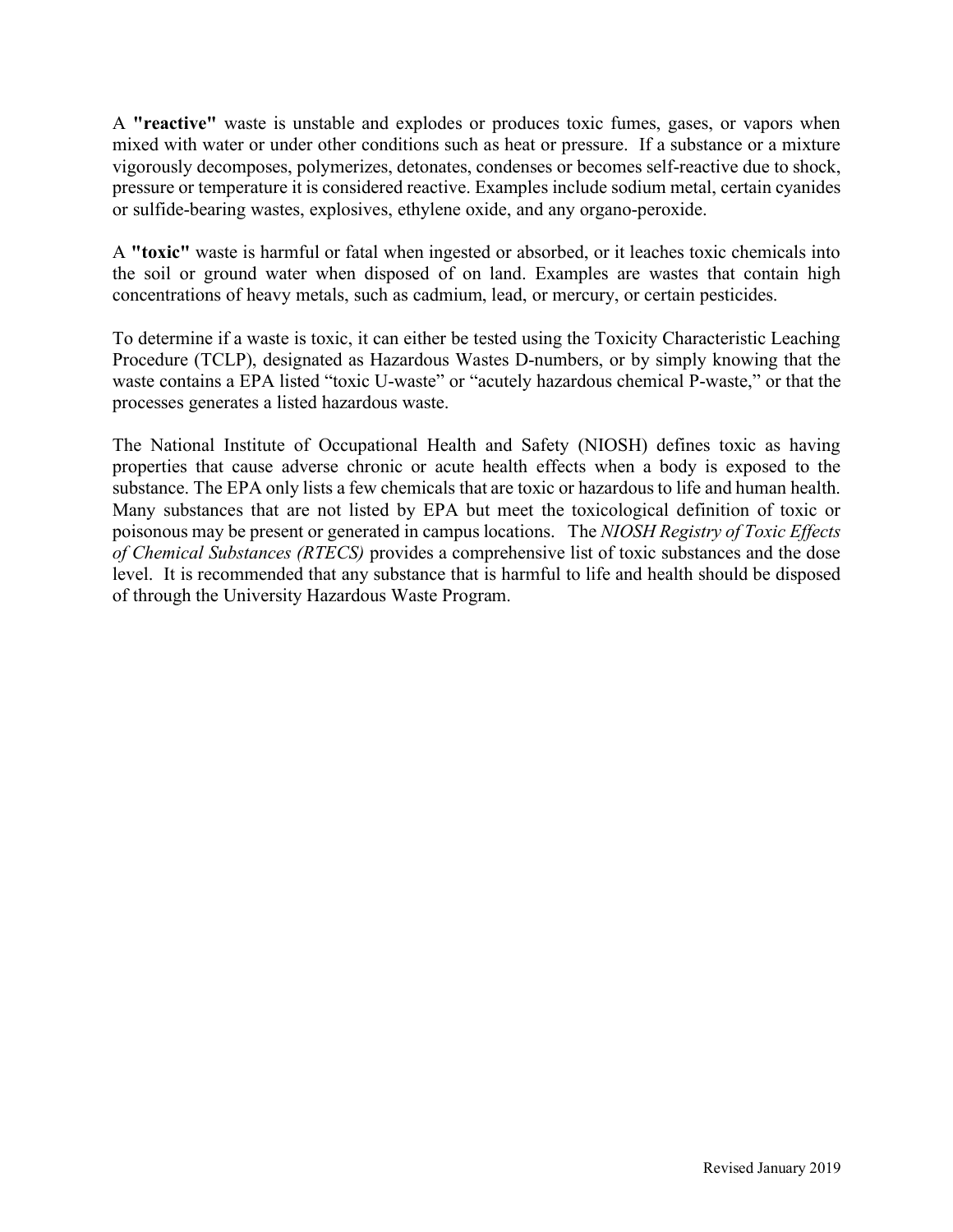# **HAZARDOUS MATERIALS HANDLING PROCEDURE SUMMARY**

The proper handling of all hazardous materials is the responsibility of all University students and employees. The detailed handling procedures are summarized below. A copy of this procedure summary should be posted near the collection point in each work area. Technical assistance, containers, pick-up forms, pre-numbered log sheets and container labels are all available from the EH&S Department at 747-7124 or via email at eh&s@utep.edu.

- 1. All chemicals and other hazardous materials produced in the laboratory, shop, studio or other work area must be collected for proper disposal.
- 2. No material can be dumped down the sanitary sewer drain or thrown in the dumpsters without prior approval of the EH&S Department.
- 3. All materials are to be stored in chemically compatible containers. EH&S provides 1-gallon and 5-gallon polypropylene containers.
- 4. Waste should be segregated according to the type of waste.
- 5. A log sheet is required of all materials placed in a container. The pre-numbered log sheet identifies the material name, quantity, solvent and approximate concentration (if applicable) of each material added to the container.
- 6. A label sticker identifying the log sheet number and the corresponding letter or number of the item on the log sheet shall be attached to each container.
- 7. When the container is full, or otherwise needs disposal, complete a *Laboratory Waste Pick-up and Disposal Request* form. The form must be complete and accurate.
- 8. Properly labeled containers will be picked up by calling or emailing the EH&S Department at 747-7124 or via email at  $eh&s@$ utep.edu.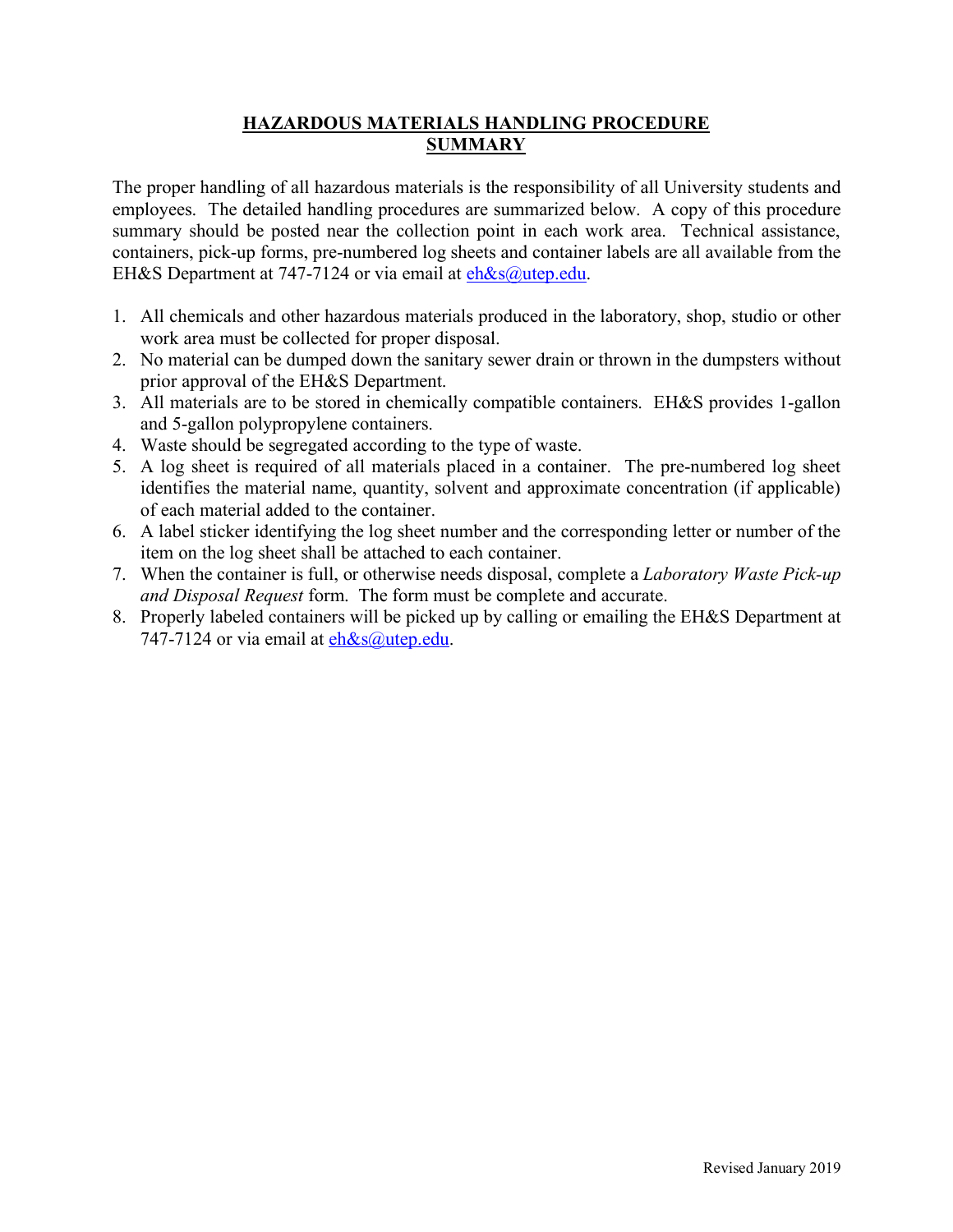#### Appendix I

### **WASTE MINIMIZATION IN THE RESEARCH LABORATORY**

All employees and students should aim to minimize waste produced at the University. In academic and research institutions, the challenge of waste minimization can be great, but it can be accomplished. There are numerous types of waste associated with the research process and these are usually produced in small quantities. Because of the nature of research, the type of waste material changes frequently requiring changes in handling and disposal methods. Researchers need to be aware of the waste that their projects may generate. Incorporating the waste minimization philosophy into their project at the very beginning (i.e. when the grant is written) insures a more efficient use of research funds.

The following recommendations are provided to assist in implementing waste minimization practices without restricting the research and academic activities of the University.

- Determine the hazards and potential waste associated with a material or process before beginning a project. Consider less hazardous substitutes when possible.
- Use a small batch or micro-scale reactions when possible.
- Order and maintain only the minimum amount of the materials required for the project. It may appear cost effective to order in bulk however waste disposal costs are often more than the original material cost.
- Because of certain properties, some chemicals require special disposal methods and may be difficult and/or costly to dispose. Examples of these are:
	- à Any heavy (toxic) metal (e.g. mercury, barium, cadmium, chromium, beryllium, selenium, tellurium, arsenic) compounds.
	- à Chlorophenols, dioxins and cyanides.
	- $\Diamond$  Compressed gases (including lecture bottles) or liquids under pressure, especially if the material is toxic. When possible, arrange for the supplier to accept the "empty" container after the project is complete. Remember, always insure the valves are closed even after the cylinder is considered empty.
	- $\Diamond$  When requesting manufacturer samples, make prior arrangements for the return of the unused material. Make sure that all samples are properly labeled and safety data sheets are obtained.
	- à Do not accept "free" gifts from companies or other institutions of any hazardous materials or equipment without first checking with the EH&S Department. Organizations often use donations to reduce chemical inventories without the disposal expense. Remember that the Radiation Safety Officer must pre-approve the acquisition of any radioisotope sealed source or radioactive material.
	- à Good housekeeping procedures generally save money, as well as preventing accidents and waste. Safely store hazardous products and containers.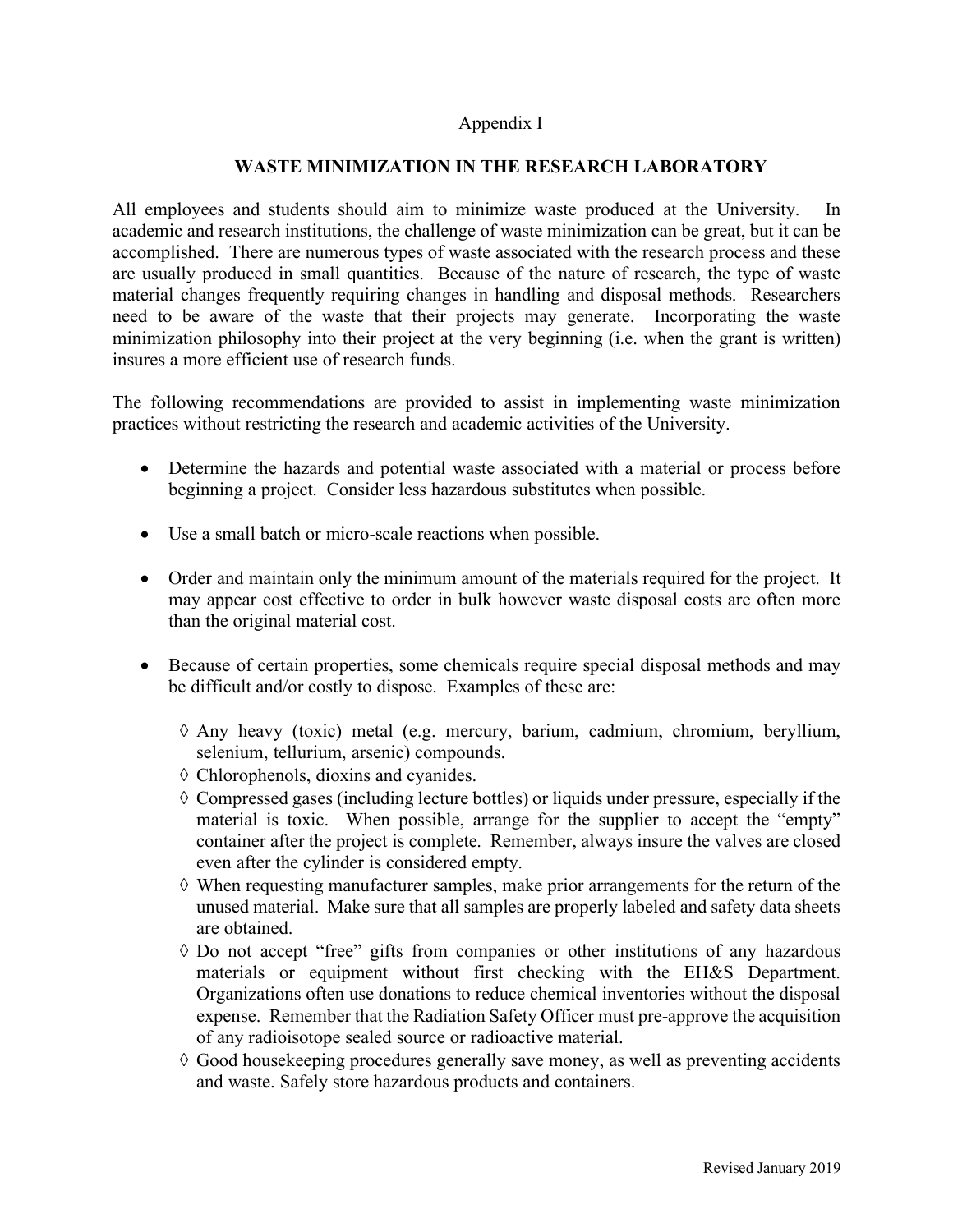$\Diamond$  Avoid creating hazardous waste by preventing spills or leaks. Store hazardous product and waste containers in secure areas, and inspect them frequently for leaks. When leaks or spills occur, materials used to clean them up also become hazardous waste. Be familiar with the appropriate spill clean-up procedures and use the minimum amount of clean-up material possible.

The University is not permitted to treat hazardous waste. However, laboratory treatment of unwanted material is allowed if the treatment is a part of the experimental process. For instance, writing into the experimental procedure 1) a material that maybe hazardous because of toxicity could possibly be made non-toxic by a simple chemical reaction, or 2) removal by evaporation of water from an aqueous solution of heavy metals. However, because of air pollution regulations, evaporation of organic solvents is not permitted.

Making waste minimization an integral part of the experimental process is of considerable educational value to any researcher.